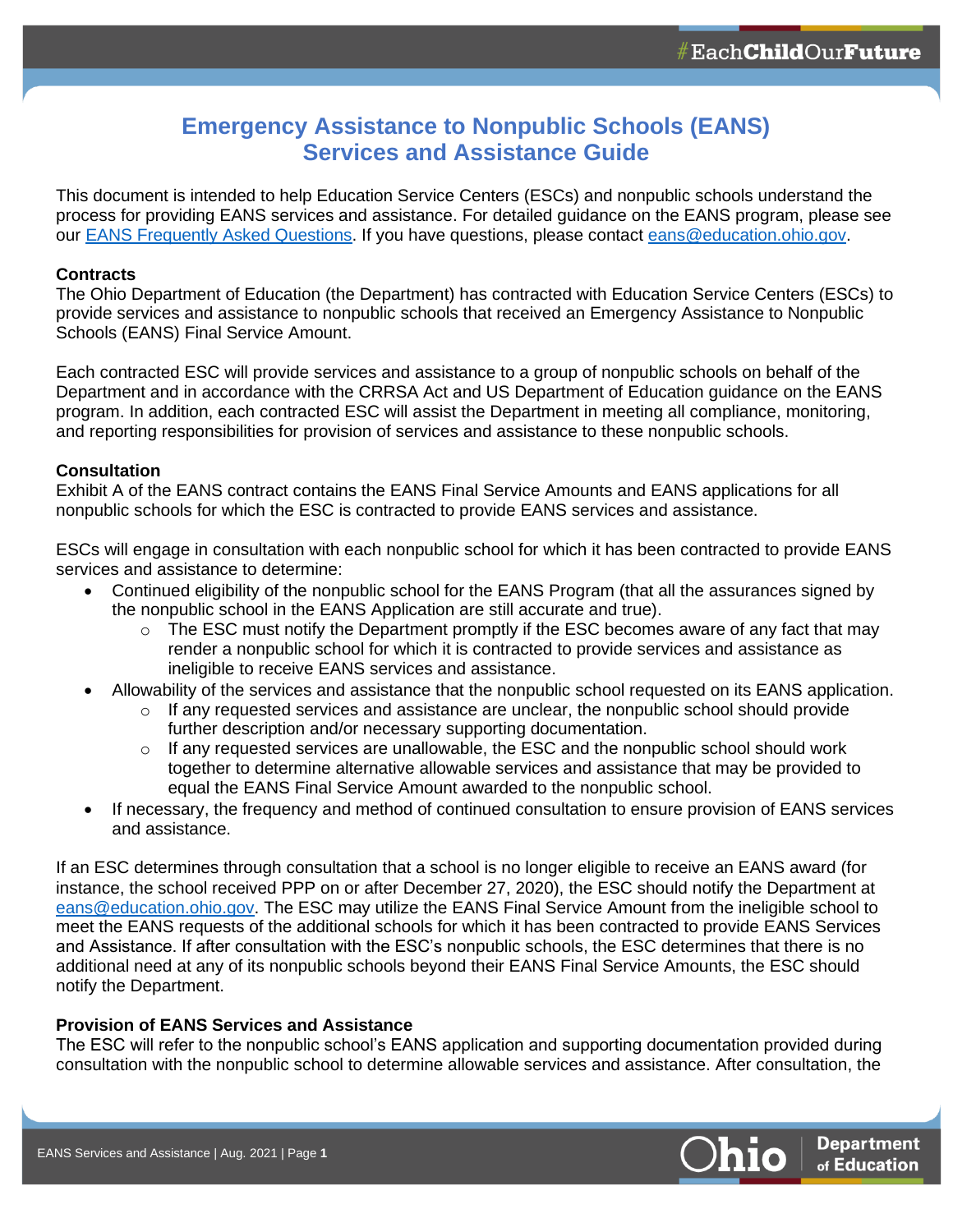ESC will determine the method, manner and process for providing allowable services and assistance to the nonpublic school.

Direct services may be rendered as of July 1, 2021. This does not preclude ESCs and nonpublic schools from planning before July 1, 2021. However, July 1, 2021 will be the starting point for when employment contracts or other direct services can be obligated and covered through invoice requests. In addition, for some EANS categories, nonpublic schools can request reimbursement back to March 13, 2020. More information can be found below. The effective date that ESCs may submit an invoice to the Ohio Department of Education to provide reimbursement of past nonpublic expenditures is July 1<sup>st</sup>, 2021.

A nonpublic school may request reimbursement for expenses it has incurred or will incur for certain allowable services or assistance (see list below). A nonpublic school may be reimbursed only for expenses from the list below that the school incurred on or after March 13, 2020, to prevent, prepare for, and respond to COVID-19, that have not already been reimbursed with Federal funds, including PPP.

EANS Services and Assistance that are allowable and may be reimbursed include expenses that a nonpublic school incurred on or after March 13, 2020 for:

- Supplies to sanitize, disinfect, and clean school facilities
- Personal Protective Equipment (PPE)
- Physical barriers to facilitate social distancing
- Other materials, supplies or equipment recommended by the CDC for reopening and operation of school facilities to effectively maintain health and safety
- Expanding capacity to administer coronavirus testing to effectively monitor and suppress the virus
- Educational technology
- Leasing sites or spaces to ensure social distancing
- Reasonable transportation costs

Some EANS services and assistance are not reimbursable (see list below). These EANS services and assistance must instead be provided by the ESC or supplemental provider.

EANS services and assistance that are allowable but may not be reimbursed include:

- Improvements to ventilation systems (including windows), except for portable air purification systems, which may be reimbursed.
- Staff training and professional development on sanitization, the use of PPE, and minimizing the spread of COVID-19.
- Developing instructional plans, including curriculum development, for remote or hybrid learning or to address learning loss.
- Initiating and maintaining education and support services or assistance for remote or hybrid learning or to address learning loss.
- Any expenses reimbursed through a loan guaranteed under the PPP (15 U.S.C. 636(a)) prior to December 27, 2020.

The ESC will ultimately be responsible for determining the method, manner, and process for providing EANS services and assistance on behalf of the Department.

The Department acknowledges that ESCs may not provide all the allowable EANS services in-house and could therefore need to enter into a third-party agreement. The Department believes that third-party agreements to provide EANS services may be allowable. However, it is important to note that the responsibility for ensuring that EANS services are provided still falls to the contracted ESC.

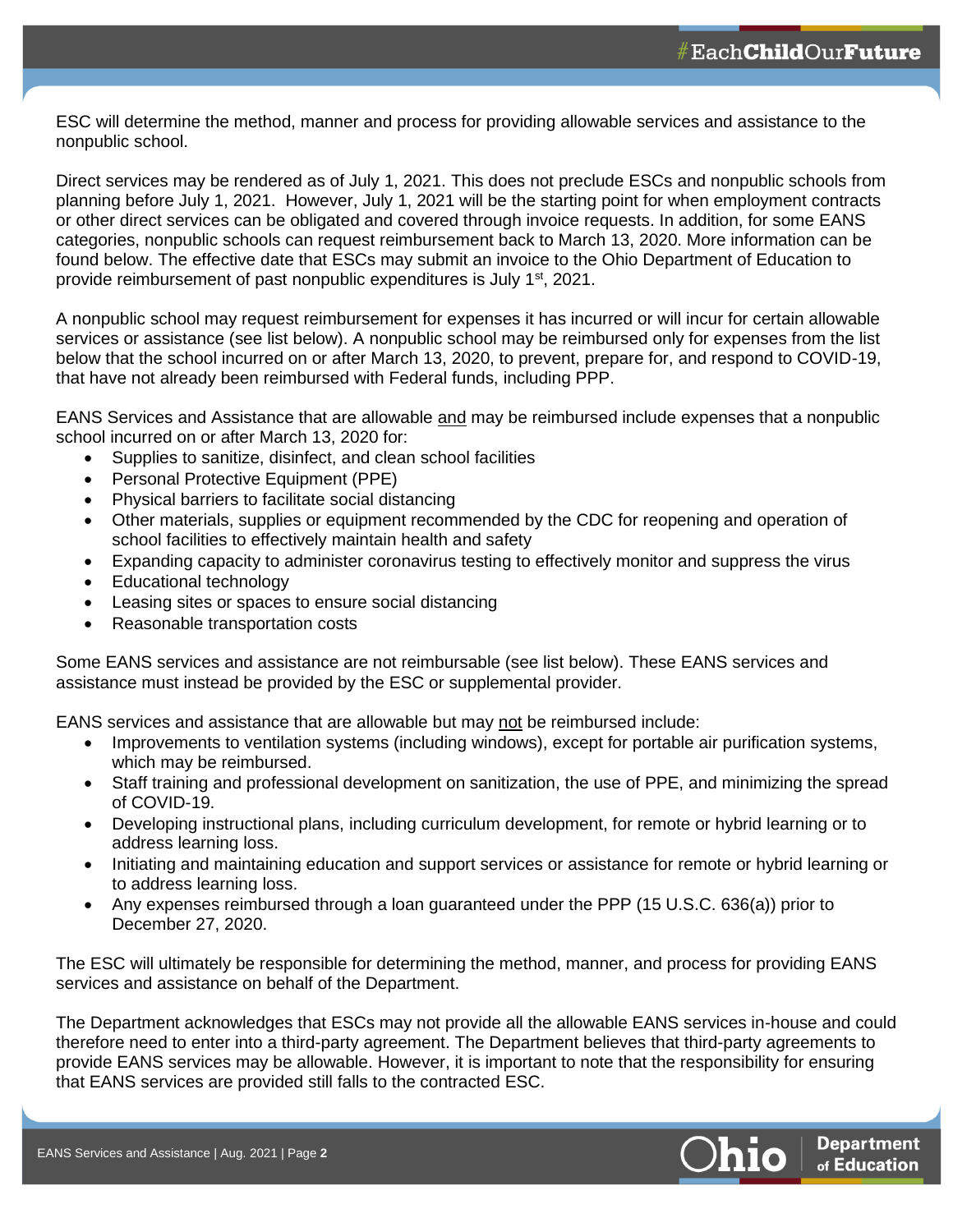The ESC must provide EANS services and assistance equal to the EANS Final Service Amount for each nonpublic school for which it has been contracted to provide services by September 30, 2023. The services rendered must not exceed the EANS Final Service Amount for the school. The nonpublic schools and their contracted ESC can be found on the [EANS Final Service Amounts.](https://ccip.ode.state.oh.us/DocumentLibrary/ViewDocument.aspx?DocumentKey=86830)

For more information on allowable EANS Services and Assistance, please refer to our [EANS Frequently Asked](https://ccip.ode.state.oh.us/DocumentLibrary/ViewDocument.aspx?DocumentKey=86690)  [Questions.](https://ccip.ode.state.oh.us/DocumentLibrary/ViewDocument.aspx?DocumentKey=86690)

## **Invoice Process for ESCs**

The ESC will submit invoices and EANS supporting documentation for reimbursable expenses and/or services rendered. The Department will review invoices and approve or return for correction. The ESC must submit an [EANS Invoice and Supporting Documentation Form](https://ccip.ode.state.oh.us/DocumentLibrary/ViewDocument.aspx?DocumentKey=87450) with each invoice request.

Invoices must be submitted to [fiscal.management@education.ohio.gov.](mailto:fiscal.management@education.ohio.gov) Please copy the [eans@education.ohio.gov](mailto:eans@education.ohio.gov) inbox with each invoice request.

The ESC must keep on file all supporting documentation that shows that an EANS reimbursable expense has or will occur or service has been rendered. Some examples of supporting documentation include, but are not limited to, Purchase Orders, Invoices, Receipts, and Mileage Logs.

In consideration of the ESC's services performed under the EANS contract, the Department will pay the ESC an administrative fee in an amount equal to four percent of the total services for which the ESC seeks reimbursement. The administrative amount is autocalculated on the EANS Invoice and Supporting Documentation Form and will be paid to the ESC upon approval of the invoice along with the EANS reimbursements and services rendered.

Each ESC has an assigned Invoice Approver from the Office of Federal Programs. There are additional standard review steps that will occur within the Department fiscal system. The approval process for EANS invoices will take between 10 and 30 days.

If an ESC has questions or needs assistance in the EANS invoice process, it may email [eans@education.ohio.gov.](mailto:eans@education.ohio.gov)

## **Frequently Asked Questions about the EANS ESC Invoice Process:**

*For reimbursable items that have been purchased prior to July 1, 2021, should we reimburse the nonpublic school after we submit the forms and receive the payments from ODE?* 

Yes, the ESC submits reimbursement requests through the ESC Invoice Process outlined above. Once the Department pays the ESC through the invoice process, the ESC must provide the reimbursement to the nonpublic school.

*How should the ESC handle reimbursement requests for future expenses reimbursable under EANS?*

The Department will reimburse allowable EANS reimbursable expenses that have been incurred or will be incurred by the nonpublic school up to the EANS Final Service Amount for the school. The ESC should submit reimbursement requests through our ESC invoice process, which is highlighted above. EANS reimbursement requests may be for expenses incurred on or after March 13, 2020 (past expenses) or future reimbursements if

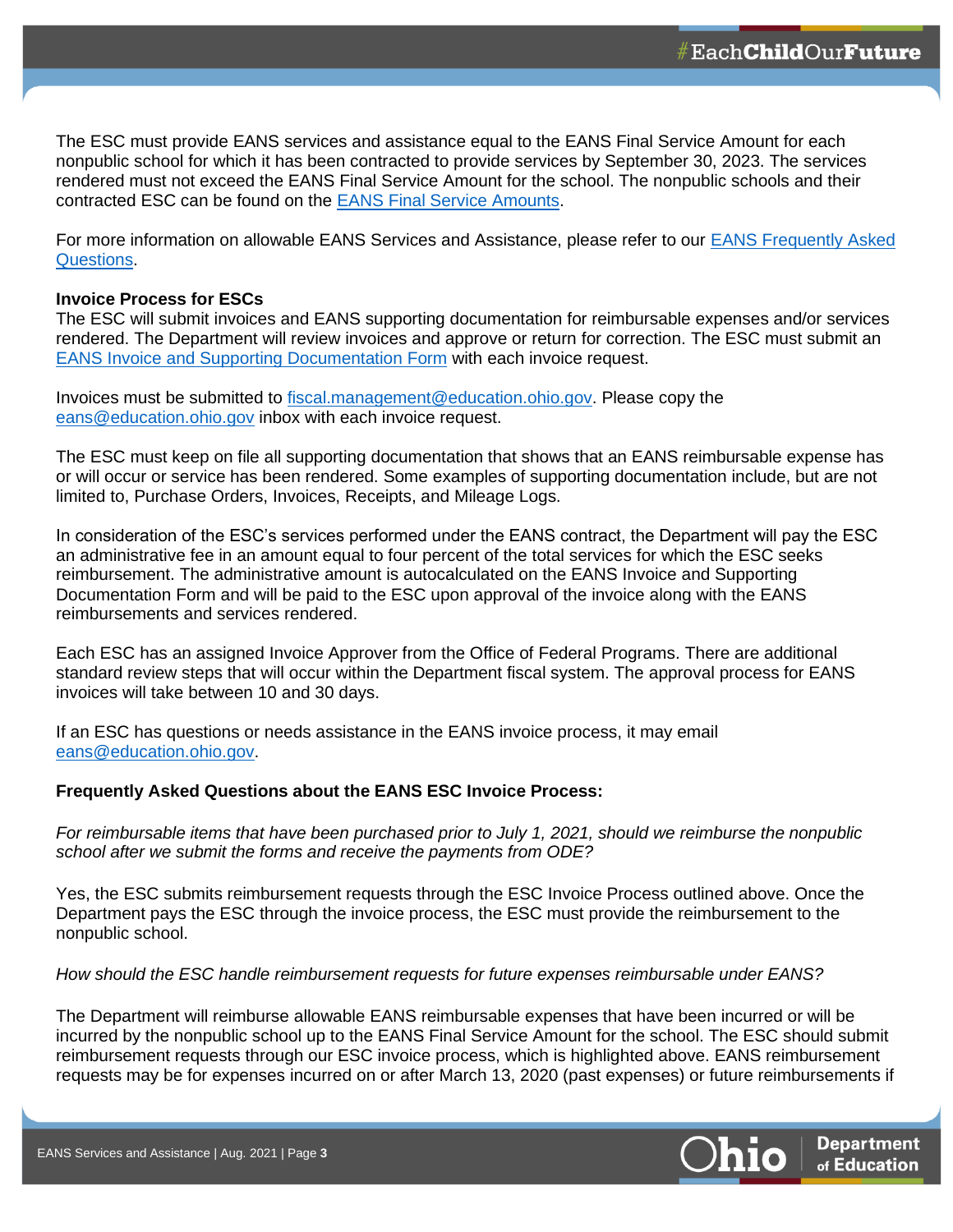the EANS expense falls into the reimbursable category of EANS expenses. Ultimately, the ESC is responsible for ensuring that EANS reimbursement requests submitted through the ESC invoice process are allowable, and the ESC will need to keep supporting documentation is on file to show that the EANS reimbursable expense is incurred (documentation of the expense in the past, or a documentation process in place to be able to show that future expenses occurred by September 30, 2023).

# *Does the ESC need to submit potential EANS services to the Department for review prior to rendering the EANS service?*

No, this is not required. The ESC should reference the [EANS Frequently Asked Questions](https://ccip.ode.state.oh.us/DocumentLibrary/ViewDocument.aspx?DocumentKey=86690) and make determinations through consultation with the nonpublic school on the allowability of EANS services, and then determine next steps for reimbursing or rendering services. For services that must be rendered (do not fall in the reimbursable category), the ESC should render the services in line with the EANS Agreement and the allowable EANS services. Then, the ESC should include the EANS services rendered on an ESC invoice to the Department.

## *If some items/services are found not allowable from EANS funding that have been ordered, received and invoiced, who is ultimately responsible for the cost?*

The ESC must follow the process outlined in the EANS Agreement, providing EANS services that are allowable under the EANS program. If the Department deems a service to be unallowable, it will Disapprove the invoice request. An invoice request may be Disapproved for a number of reasons—lack of description on the EANS Invoice and Supporting Documentation Form; lack of supporting documentation or description of the service; or unallowable cost, among other reasons. The ESC will then have a chance to resubmit the invoice with the proper documentation or submit for other allowable EANS services.

# **Control of EANS Funds**

Under section 312(d)(7) of the CRRSA Act, a public agency must control funds for services or assistance provided to nonpublic school students and teachers under the EANS program. The ESC will provide EANS services and assistance on behalf of the Department and must maintain control of the funds.

The ESC will work with each nonpublic school for which it has been contracted to provide EANS services and assistance to ensure that:

- Expenditures are allowable expenses, that the nonpublic school has sufficient documentation supporting such expenditures, such as paid invoices
- That the school actually received the services or assistance related to those expenditures, and
- That the Department gains title to materials, equipment, and property for which it provides reimbursement.

Services provided under this agreement must also be secular, neutral, and non-ideological.

# **Uniform Guidance**

To be allowable, an expenditure must be consistent with the cost principles in the Uniform Guidance, 2 CFR part 200, including the requirement that a cost be necessary and reasonable for performance of the Federal award. Under 2 CFR 200.404 "[a] cost is reasonable if, in its nature and amount, it does not exceed that which would be incurred by a prudent person under the circumstances prevailing at the time the decision was made to incur the cost." The ESC will refer to the nonpublic school's EANS application and supporting documentation provided during consultation with the nonpublic school to determine allowable services and assistance.